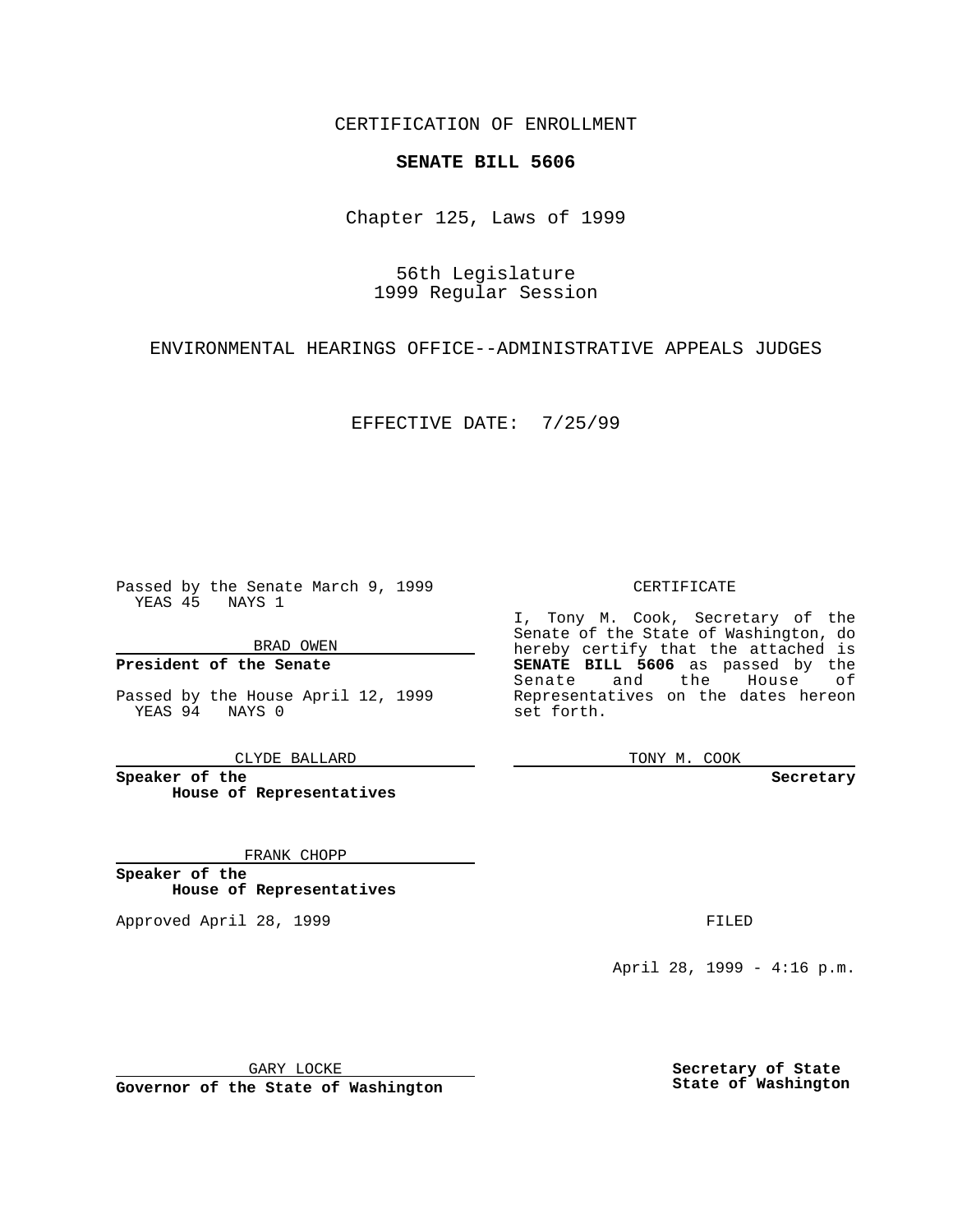## **SENATE BILL 5606** \_\_\_\_\_\_\_\_\_\_\_\_\_\_\_\_\_\_\_\_\_\_\_\_\_\_\_\_\_\_\_\_\_\_\_\_\_\_\_\_\_\_\_\_\_\_\_

\_\_\_\_\_\_\_\_\_\_\_\_\_\_\_\_\_\_\_\_\_\_\_\_\_\_\_\_\_\_\_\_\_\_\_\_\_\_\_\_\_\_\_\_\_\_\_

Passed Legislature - 1999 Regular Session

**State of Washington 56th Legislature 1999 Regular Session**

**By** Senators Heavey and McCaslin; by request of Environmental Hearings Office

Read first time 01/29/1999. Referred to Committee on Judiciary.

 AN ACT Relating to administrative appeals judges in the environmental hearings office; and amending RCW 43.21B.005.

BE IT ENACTED BY THE LEGISLATURE OF THE STATE OF WASHINGTON:

 **Sec. 1.** RCW 43.21B.005 and 1990 c 65 s 1 are each amended to read as follows:

 (1) There is created an environmental hearings office of the state of Washington. The environmental hearings office shall consist of the pollution control hearings board created in RCW 43.21B.010, the forest practices appeals board created in RCW 76.09.210, the shorelines hearings board created in RCW 90.58.170, and the hydraulic appeals board created in RCW 75.20.130. The chairman of the pollution control hearings board shall be the chief executive officer of the environmental hearings office. Membership, powers, functions, and duties of the pollution control hearings board, the forest practices appeals board, the shorelines hearings board, and the hydraulic appeals board shall be as provided by law.

 (2) The chief executive officer of the environmental hearings office may appoint an administrative appeals judge who shall possess the powers and duties conferred by the administrative procedure act,